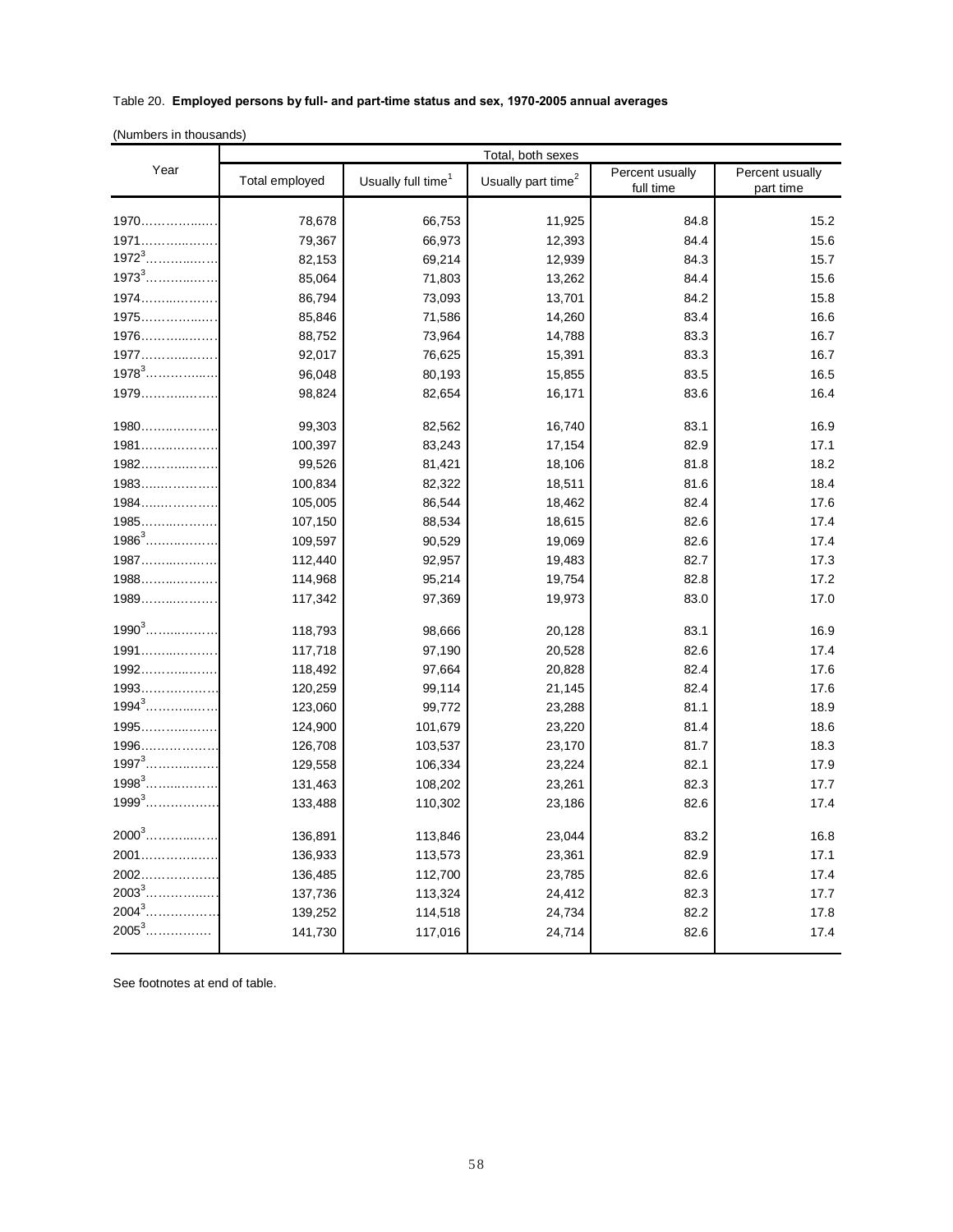## Table 20. **Employed persons by full- and part-time status and sex, 1970-2005 annual averages―Continued**

(Numbers in thousands)

|            | Women          |                                |                                |                              |                              |  |
|------------|----------------|--------------------------------|--------------------------------|------------------------------|------------------------------|--|
| Year       | Total employed | Usually full time <sup>1</sup> | Usually part time <sup>2</sup> | Percent usually<br>full time | Percent usually<br>part time |  |
|            |                |                                |                                |                              |                              |  |
| 1970       | 29,688         | 21,929                         | 7,758                          | 73.9                         | 26.1                         |  |
| 1971       | 29,976         | 21,950                         | 8,026                          | 73.2                         | 26.8                         |  |
| $1972^{3}$ | 31,257         | 22,842                         | 8,416                          | 73.1                         | 26.9                         |  |
| $1973^{3}$ | 32,715         | 23,960                         | 8,756                          | 73.2                         | 26.8                         |  |
| $1974$     | 33,769         | 24,714                         | 9,055                          | 73.2                         | 26.8                         |  |
| $1975$     | 33,989         | 24,598                         | 9,391                          | 72.4                         | 27.6                         |  |
| $1976$     | 35,615         | 25,814                         | 9,799                          | 72.5                         | 27.5                         |  |
| $1977$     | 37,289         | 27,076                         | 10,213                         | 72.6                         | 27.4                         |  |
| $1978^3$   | 39,569         | 28,912                         | 10,658                         | 73.1                         | 26.9                         |  |
| 1979       | 41,217         | 30,227                         | 10,990                         | 73.3                         | 26.7                         |  |
| 1980       | 42,117         | 30,845                         | 11,270                         | 73.2                         | 26.8                         |  |
| $1981$     | 43,000         | 31,337                         | 11,664                         | 72.9                         | 27.1                         |  |
| $1982$     | 43,256         | 31,086                         | 12,170                         | 71.9                         | 28.1                         |  |
| $1983$     | 44,047         | 31,679                         | 12,367                         | 71.9                         | 28.1                         |  |
| $1984$     | 45,915         | 33,473                         | 12,441                         | 72.9                         | 27.1                         |  |
| $1985$     | 47,259         | 34,672                         | 12,587                         | 73.4                         | 26.6                         |  |
| $1986^3$   | 48,706         | 35,845                         | 12,862                         | 73.6                         | 26.4                         |  |
| $1987$     | 50,334         | 37,210                         | 13,124                         | 73.9                         | 26.1                         |  |
| 1988       | 51,696         | 38,398                         | 13,298                         | 74.3                         | 25.7                         |  |
| $1989$     | 53,027         | 39,484                         | 13,544                         | 74.5                         | 25.5                         |  |
| $1990^3$   | 53,689         | 40,165                         | 13,524                         | 74.8                         | 25.2                         |  |
| $1991$     | 53,496         | 39,783                         | 13,713                         | 74.4                         | 25.6                         |  |
| $1992$     | 54,052         | 40,301                         | 13,751                         | 74.6                         | 25.4                         |  |
| $1993$     | 54,910         | 40,991                         | 13,919                         | 74.7                         | 25.3                         |  |
| $1994^3$   | 56,610         | 40,940                         | 15,670                         | 72.3                         | 27.7                         |  |
| $1995$     | 57,523         | 41,743                         | 15,779                         | 72.6                         | 27.4                         |  |
| $1996$     | 58,501         | 42,776                         | 15,725                         | 73.1                         | 26.9                         |  |
| $1997^3$   | 59,873         | 44,076                         | 15,797                         | 73.6                         | 26.4                         |  |
| $1998^3$   | 60,771         | 45,014                         | 15,757                         | 74.1                         | 25.9                         |  |
| $1999^3$   | 62,042         | 46,372                         | 15,670                         | 74.7                         | 25.3                         |  |
| $2000^3$   | 63,586         | 47,916                         | 15,670                         | 75.4                         | 24.6                         |  |
| 2001       | 63,737         | 47,950                         | 15,788                         | 75.2                         | 24.8                         |  |
| $2002$     | 63,582         | 47,494                         | 16,088                         | 74.7                         | 25.3                         |  |
|            | 64,404         | 47,946                         | 16,459                         | 74.4                         | 25.6                         |  |
| $2004^3$   | 64,728         | 48,073                         | 16,654                         | 74.3                         | 25.7                         |  |
| $2005^3$   | 65,757         | 49,158                         | 16,598                         | 74.8                         | 25.2                         |  |
|            |                |                                |                                |                              |                              |  |

See footnotes at end of table.